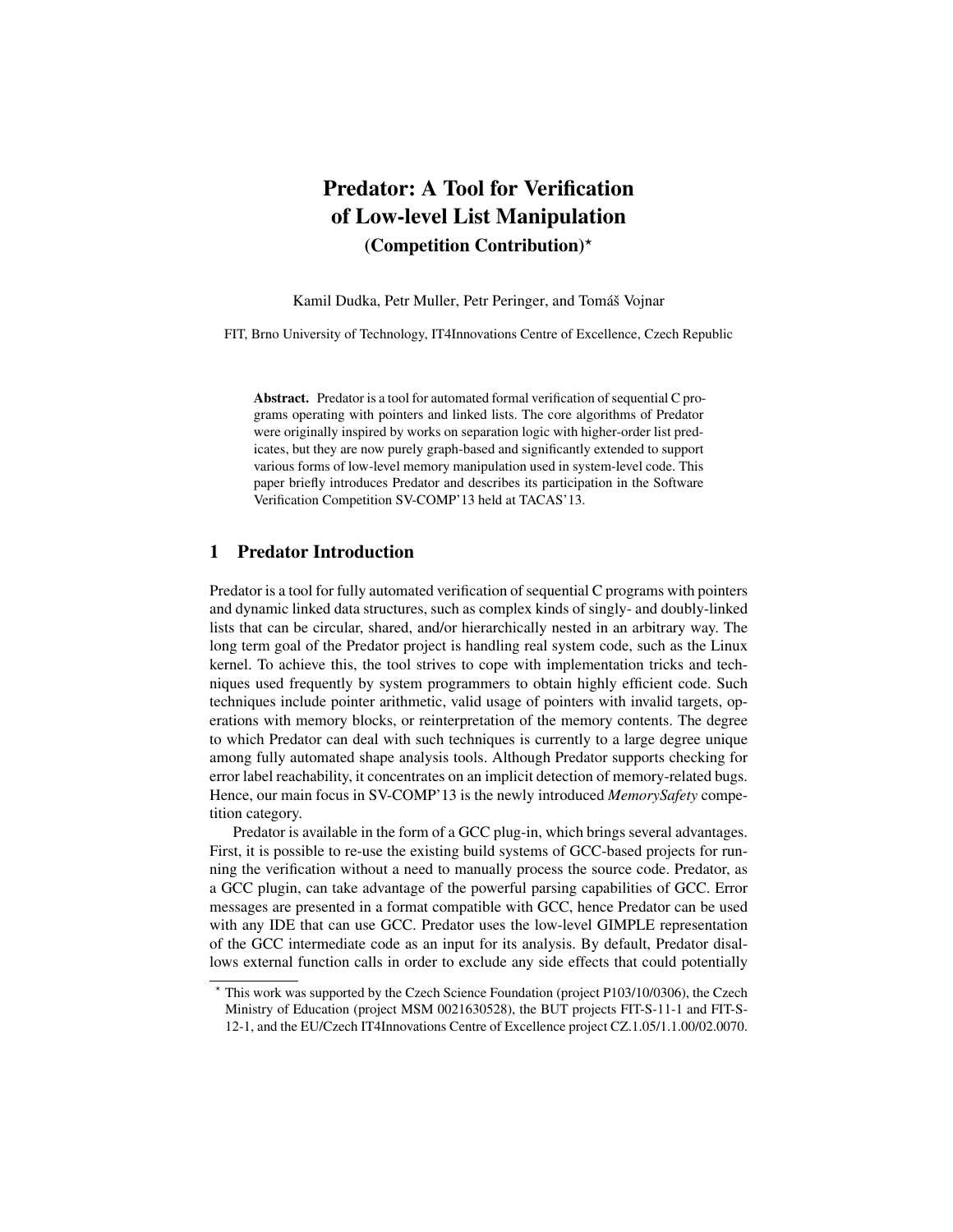break memory safety. The only allowed external functions are those which are properly modelled by Predator wrt. proving memory safety. Besides malloc and free, Predator supports selected memory manipulating functions like memset, memcpy, or memmove.

Predator is implemented in C++ and runs on Linux. The dependencies needed for building Predator are Boost, CMake, and the GCC plug-in development files. Predator is publicly available under the GPLv3 license.

#### 2 Verification Approach

Predator was inspired by works on fully automated shape analysis using separation logic with higher-order inductive predicates [1]. However, Predator represents sets of heap configurations using a graph-based representation instead of separation logic formulae, which allows one to easily apply various efficient graph-based algorithms for dealing with the representation. Since SV-COMP'12, the graph-based representation has been redesigned into the form of the so-called *symbolic memory graphs* (SMGs) and made much more fine-grained (byte-precise) to allow for successfully verifying programs that use the above mentioned low-level memory manipulation techniques [3].

Predator iteratively computes sets of SMGs for each basic block of the CFG of the given program, covering all its reachable configurations. Termination of the analysis is aided by join and abstraction algorithms operating on SMGs. The join algorithm is based on simultaneously traversing two SMGs and merging their corresponding nodes. The abstraction uses the join algorithm to merge pairs of neighbouring nodes of the same SMG, together with their sub-SMGs, into a single list segment. Predator does not use any off-the-shelf decision procedure since an expensive conversion from our representation would be needed. Instead, entailment between SMGs is checked rather efficiently using the join algorithm, which is extended to compare on-the-fly the generality of the SMGs being joined. To allow for multiple views of a single block of memory, Predator implements *read* and *write reinterpretation* algorithms (needed, e.g., for dealing with unions and type-casts). For more details, see [3].

Predator can prove absence of common memory safety bugs, such as invalid dereferences or memory leaks. Apart from that, Predator uses the fact that SMGs make it possible to easily check whether a given pair of memory areas overlaps in order to check for bugs caused by memory overlapping in a way prohibited by the C language (as in the parameters of memcpy). Predator can provide diagnostic information accompanying errors or warnings, which due to the use of abstraction and join has a form of acyclic graphs covering multiple program paths possibly leading to the error.

Predator supports pointers with both positive and negative offsets from the beginning of allocated objects. Moreover, it even supports pointers with offsets given by integer intervals, which is needed to cope with some low-level code using, e.g., address alignment. Predator provides a simple support for integer data by tracking integers precisely up to some bound and then abstracting them to unknown values. Further details can be found in the tool paper [2] and in the technical report [3].